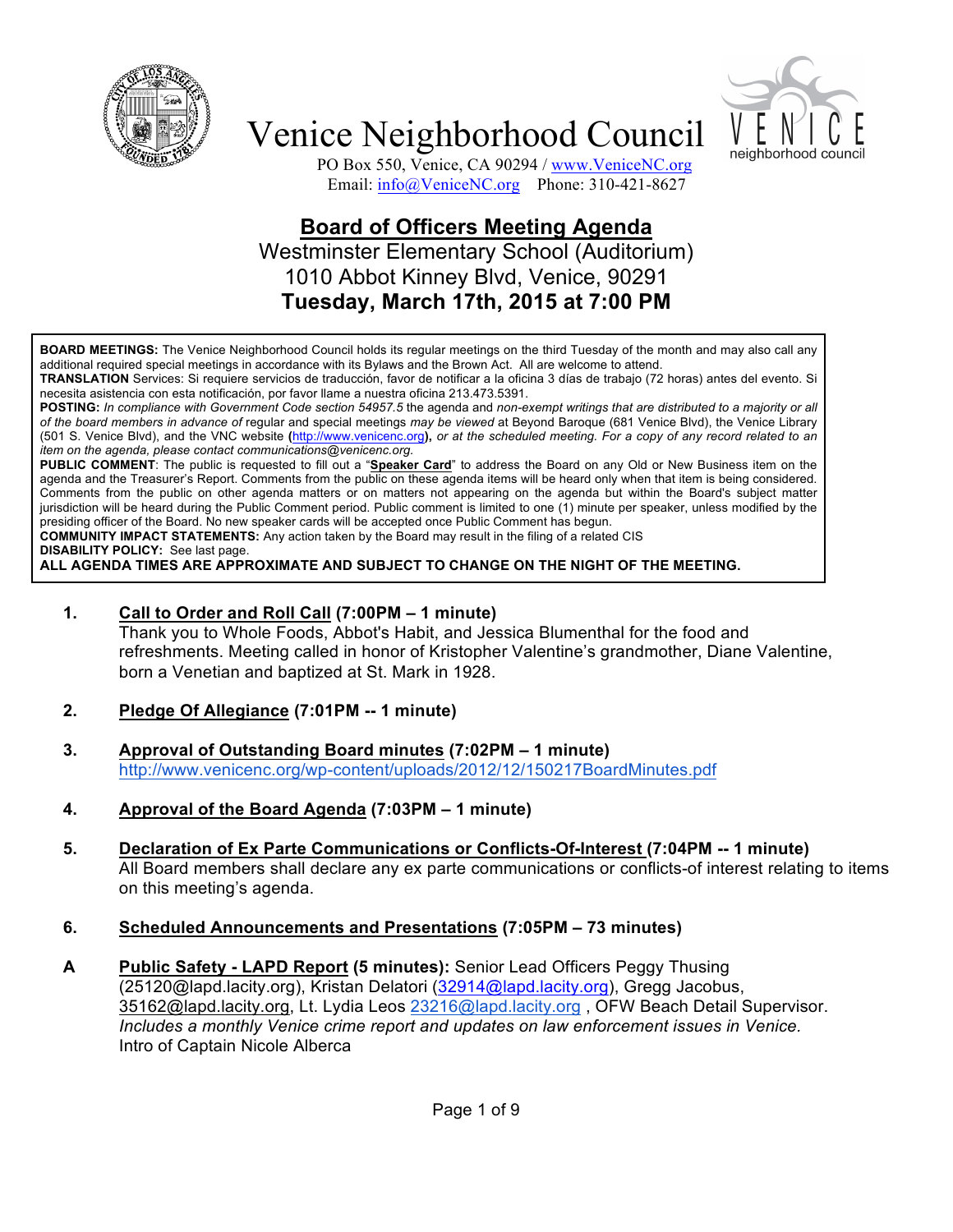



PO Box 550, Venice, CA 90294 / www.VeniceNC.org Email: info@VeniceNC.org Phone: 310-421-8627

- **B Government Reports (15 minutes)** (Representatives have standing place on the agenda, but are not always available to attend)
	- City Councilmember Mike Bonin, Cecilia Castillo, Field Deputy, Cecilia.Castillo@lacity.org (310-568-8772)
	- Congressman Ted Lieu, Representative Janet Turner 310-496-9896 janet.turner@mail.house.gov
	- State Senator Ben Allen, Representative Sam Liu 310-318-6994, samuelliu@sen.ca.gov
	- State Assemblyperson Autumn Burke, Rep Odysseys Bostick 310.412.6400 odysseysbostick@asm.ca.gov
	- LA County Supervisor Sheila Kuehl
	- Mayor Eric Garcetti, Westside Deputy, Daniel Tamm, (Daniel.Tamm@Lacity.org) 213-978-0836

### **C VNC Announcements (5 Minutes)**

- President Mike Newhouse (President@VeniceNC.org)
- Vice President Marc Saltzberg (VicePresident@VeniceNC.org)
- Westside Regional Alliance of Councils- Mike Newhouse, WRAC President, Marc Saltzberg, VNC Representatives. (Chair@westsidecouncils.org),
- Los Angeles Neighborhood Council Coalition (LANCC) Ivan Spiegel (Parliamentarian@VeniceNC.org)
- VNC Representative to DWP: Dede Audet
- Venice Chamber Of Commerce: Catherine Chevalier, President VCC (Catherine@notmaurice.com)

### **D Green Venice Expo Presentation (10 minutes)** (Sylvia Aroth sylvia.aroth@venicenc.org)

The Outreach Committee will give a wrap-up report on the Green Venice Expo including thank yous.

### **E ReCodeLA Presentation (20 minutes)** Sharon Cummins

Sharon Cummins will present ReCodeLA (http://recode.la/) Zoning Code Evaluation Report and comment on next steps (20 min)

#### **F LUPC Short Term Rental Presentation (7 minutes)** (Robin Rudisill on behalf of LUPC, Chairlupc@VeniceNC.org)

Presentation, including video, by the LUPC Short-Term Rentals Work Group—Education and Awareness

#### **G California Common Cause (10 minutes)** (Kurston Cook kurston.cook@gmail.com)

Presentation by policy fellow with California Common Cause to discuss recommended reforms to the LA City matching funds program. Includes a short presentation, with a 6 minute video, and the opportunity for Q&A.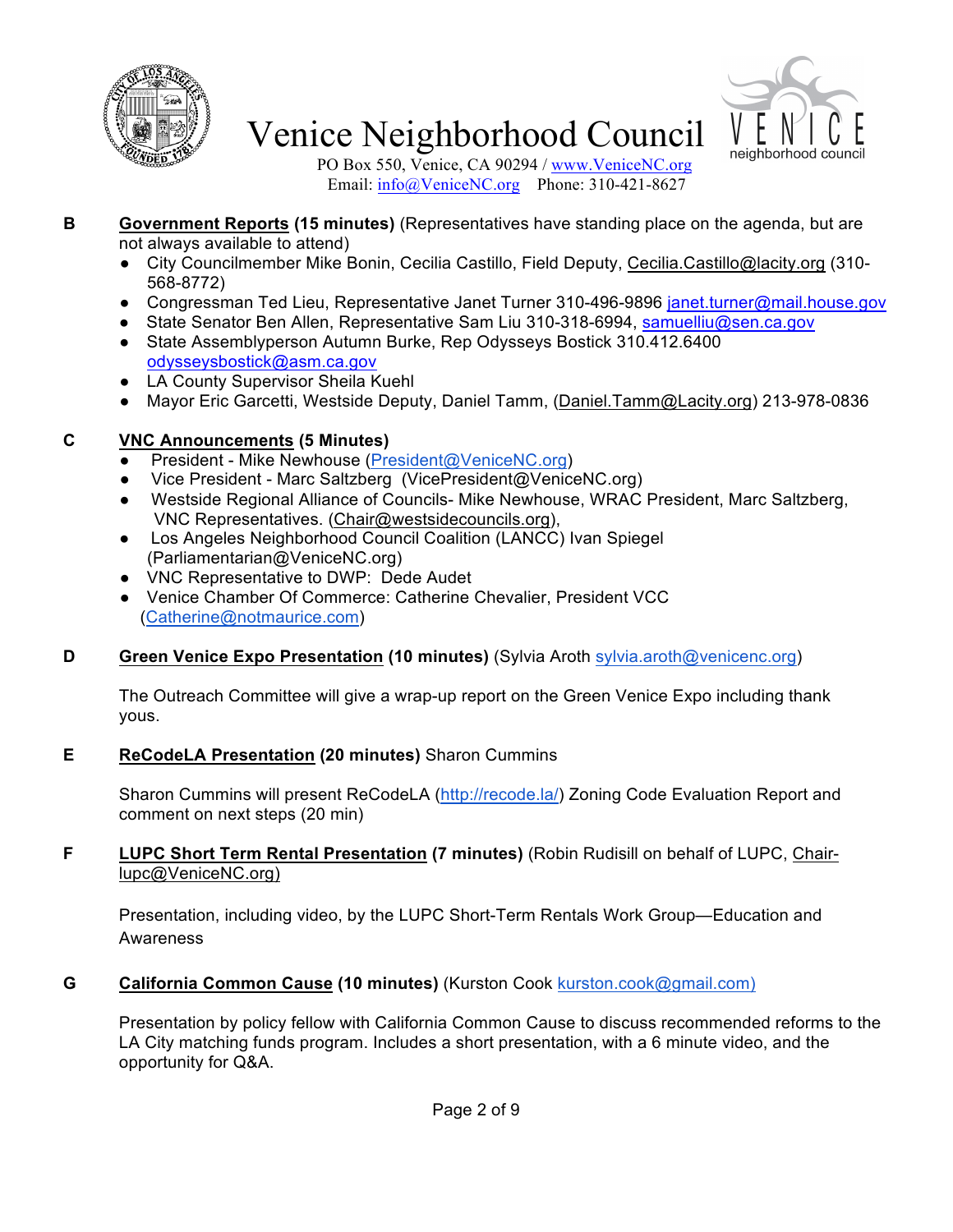



PO Box 550, Venice, CA 90294 / www.VeniceNC.org Email: info@VeniceNC.org Phone: 310-421-8627

#### **7. General Consent Calendar (8:18PM -- 1 minute)**

*[All agenda items on the Consent Calendar will pass when the Consent Calendar is approved. No discussion or Public Comment is allowed on any item. Items may be removed by any board member or stakeholder. Removed items will go to the end of the agenda and be treated as regular agenda items with discussion and public comment.]*

### **Keep Sgt Laura Curtain in Venice** Matt Kline matt.kline@venicenc.org

**MOTION:** Whereas Sergeant Laura Curtin will be promoted to Lieutenant any time now.

And whereas it is standard protocol within LAPD to be transferred when promoted.

And whereas Sergeant Curtin is instrumental to the Venice community with her knowledge of the intricacies of policing Venice Beach and her excellent follow up/responsiveness and commitment to solving the problems we face here.

And whereas Venice needs officers who understand the beat and want to help effect positive change at a critical time here in Venice Beach.

Therefore the Venice Neighborhood Council recommends to keep Sergeant Laura Curtin in Venice Beach as losing her will have a negative impact on the community and the progress made within LAPD in the Pacific Division.

#### **8. Land Use and Planning Committee (LUPC) Consent Calendar (8:19 PM -- 1 minute)**

*[All agenda items on the Land Use and Planning Committee (LUPC) Consent Calendar will pass when the LUPC Consent Calendar is approved. No discussion or Public Comment is allowed on any item. Items may be removed by any Board member or Stakeholder. Removed items will go to the end of agenda item 11. Land Use and Planning Committee and will be treated as regular LUPC agenda items, with discussion and public comment.]*

#### **A VNC De Minimis Projects**

**MOTION:** The VNC Board recommends approval of the following project as a VNC De Minimis Project:

106 Dudley Ave (Major Remodel of SFD), North Venice Subarea

R3-1 zone, Land Use Plan designation: Multiple Family Residential--Medium

DIR-2014-3974-SPP and ENV-2014-3975-CE

Project Description: Major Remodel of existing 1,136 sq ft SFD with the addition of a 1,921 sq ft 1<sup>st</sup> story, 2<sup>nd</sup> story, & roof deck & RAS (32'11"), resulting in a 3,057 sq ft SFD, on a lot size of 3,776 sq ft, with 3-car covered parking, with a roof height of 27'

Approved by LUPC 3/3/15 by a vote of 3-2-1 (KR/MR)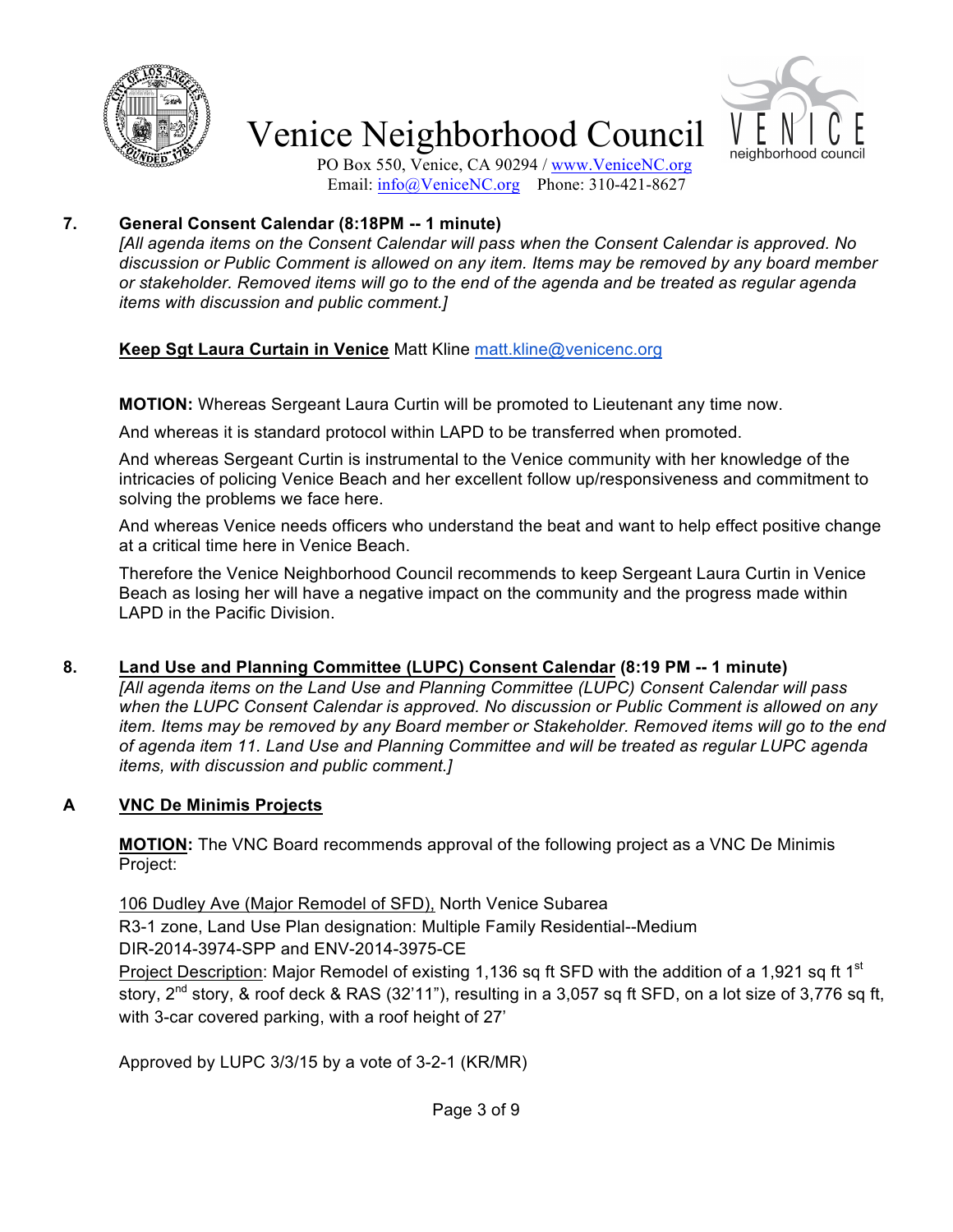



PO Box 550, Venice, CA 90294 / www.VeniceNC.org Email: info@VeniceNC.org Phone: 310-421-8627

#### **B Neighborhood Councils "shall monitor City services"**

**MOTION:** The VNC Board recommends that Neighborhood Councils shall monitor City services, as per the City Charter, and Neighborhood Council recommendations shall not be optional but rather shall be treated according to the original intent of the City Charter, and be considered in all determinations, in a "standing" section of all City Staff Reports and Determinations called "Neighborhood Council Recommendation," with an explanation provided if the recommendation is not being followed.

Approved by LUPC 3/3/15 by a vote of 6-0-0 (RR/GR)

### **C Change to Coastal Exemption Review/Approval Process/Procedure**

**MOTION:** The VNC Board requests that controls over approvals, transparency of the process and Staff training for both City and State Coastal Exemptions be strongly improved and that copies of the Coastal Exemptions be made immediately available to, or be immediately provided to, the VNC.

Approved by LUPC 3/3/15 by a vote of (RR/MK)

### **D Interim Control Ordinance for Venice Coastal Zone**

**MOTION:** The VNC Board requests that an Interim Control Ordinance (ICO) for the Venice Coastal Zone be drafted by its Land Use & Planning Committee, to be proposed/recommended by the VNC Board to Councilman Bonin and the City Council as soon as possible, in order to assure that development prior to and during the current ongoing coastal planning effort to prepare the Venice Local Coastal Program (LCP) does not prejudice, impede or negate the goals and policies of the ultimate certified LCP.

Approved by LUPC 3/3/15 by a vote of 5-1-0 (RR/MK)

### **E Councilmember Mike Bonin letter to Michael LoGrande re. Mello Act Procedures, including Appeals**

**MOTION:** The VNC Board strongly supports the letter from Councilmember Mike Bonin to Michael LoGrande, dated March 4, 2015, which states in part that "in order to ensure compliance with the Mello Act Interim Administrative Procedures, which state that all Mello Act Determinations be appealable, I request that Planning ensure that all such determinations be processed in a manner that provides an opportunity for appeal. This is an important step in ensuring the City preserves affordable housing in our Coastal neighborhoods."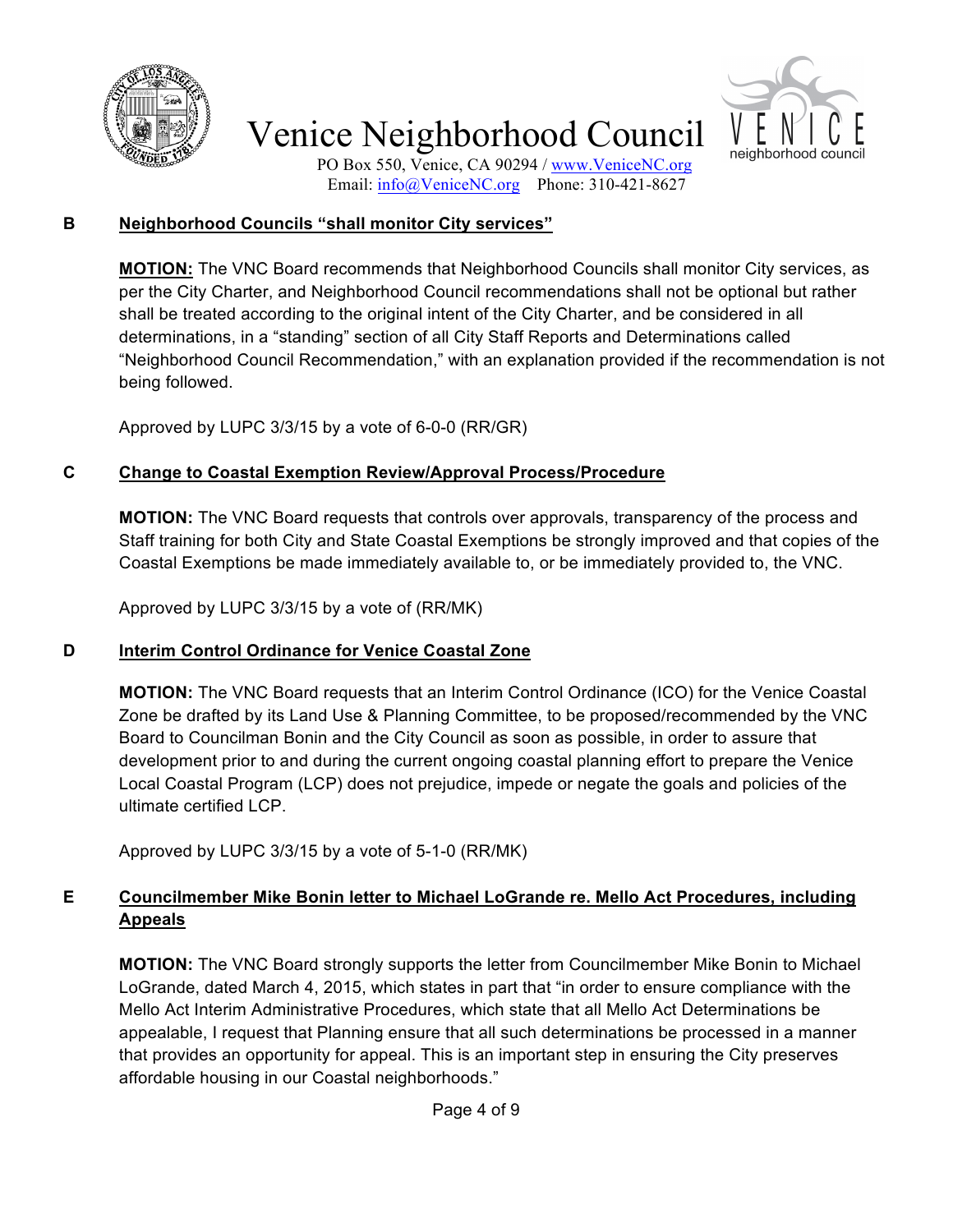



PO Box 550, Venice, CA 90294 / www.VeniceNC.org Email: info@VeniceNC.org Phone: 310-421-8627

- **9. Announcements & Public Comment on items not on the Agenda (8:20PM -- 10 minutes)** *[No more than 1 minute per person – no Board member announcements permitted]*
- **10. Old Business** *[Discussion and possible action]*
- **11. LUPC (8:30PM – 25 minutes) (**Robin Rudisill on behalf of LUPC, Chair-lupc@VeniceNC.org) *[Discussion and possible action]*
- **A 2709 Ocean Front Walk (new SFD**)**, (15 minutes)** North Venice Subarea, RD1.5-1 zone, Land Use Plan designation: Multiple Family Residential--Low Medium II, Dual Permit Jurisdiction Coastal Zone (aka "Appealable Area" post LCP)

ZA-2014-3072-CDP and ENV-2013-2051-CE and DIR-2013-2050-SPP-SPPA-MEL and DIR-2012- 1476-VSO-MEL (6-5-12)

Applicant: Dan Brunn

LUPC Staff: Gabriel Ruspini

*http://www.venicenc.org/2709-ocean-front-walk/*

CASE NOT YET SCHEDULED FOR CITY HEARING

Project Description: Construction of a new 3-story, 5,400 sq ft SFD, including 500 sq ft roof deck with roof access structure not to exceed 40' in height, on a vacant 2,502 sq ft, 28' wide lot (demo of formerly existing 1-story, 1,218 sq ft, 1912 structure was approved by Coastal Commission De Minimis Waiver on May 29, 2012, and Mello letter issued by HCID on May 31, 2012), with 3 parking spaces, and Specific Plan Project Permit Adjustment to allow a roof height of 32.95' in lieu of required 30' (including request for 3'1/2" side yards in lieu of 4' required--either need to apply for a SPP adjustment or request a Building Modification during Plan Check, however, a max of 20%, or 3'2 ½", is avail for bldg. mod, which is 2" short)

**MOTION:** The VNC Board recommends denial of the project as presented as the project does not comply with zoning requirements for side yard setbacks in the RD 1.5 zone; an application has not been filed for a Zoning Administrator's Adjustment to allow a reduced side yard and the Applicant's other option to address the non-compliant side yard, request for a Building Modification, would not result in enough of a modification so as to enable the Applicant to use the current plans (there is a maximum reduction available for a Building Modification of 20%, or 3' 2 1/2 ", which is 2" short of the side yard exception reflected in the current plans); and due to opposition to the project, including its over height variance, from an abutting neighbor.

Approved by LUPC 3/3/15 by a vote of 6-0-0 (GR/KR)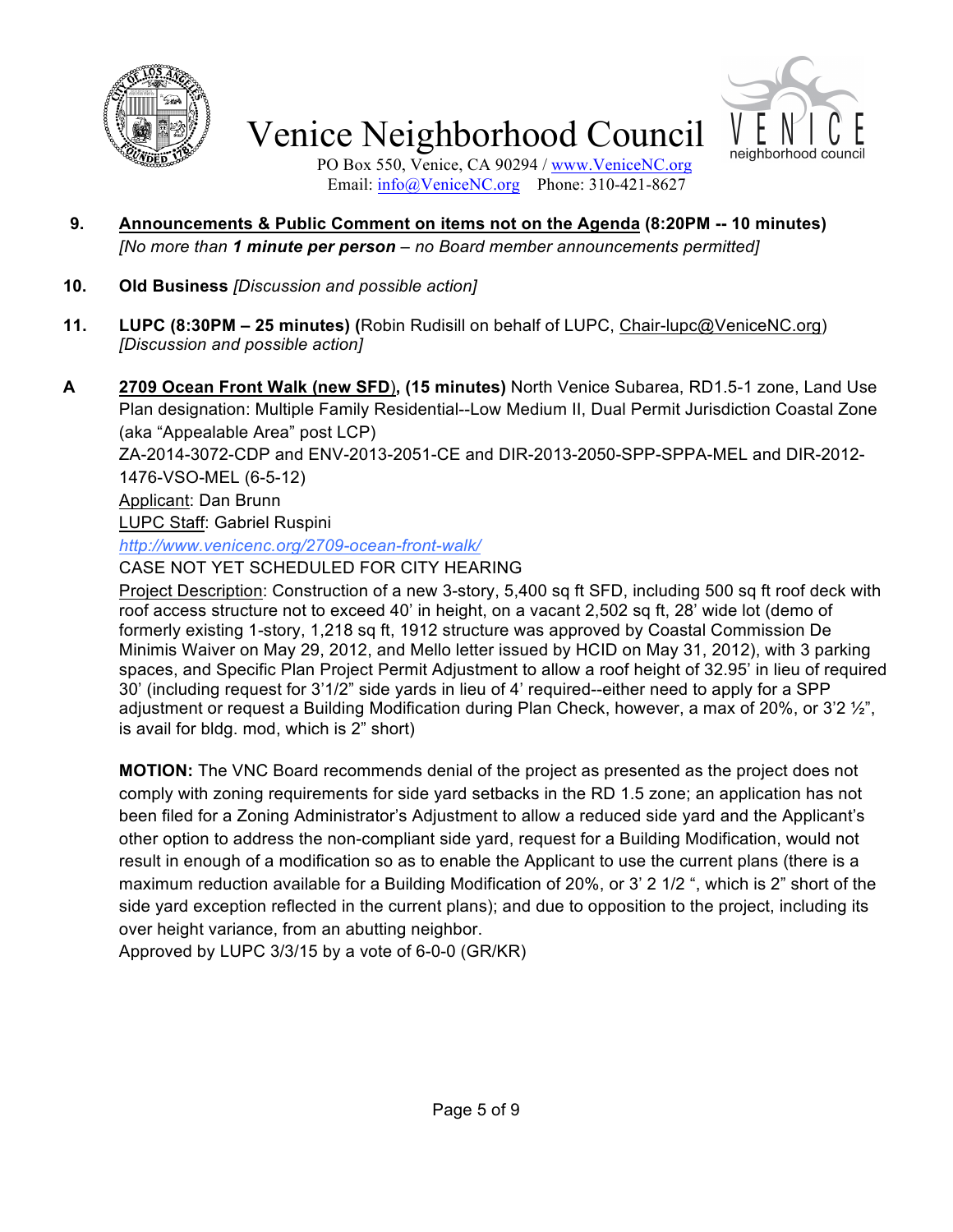



PO Box 550, Venice, CA 90294 / www.VeniceNC.org Email: info@VeniceNC.org Phone: 310-421-8627

**B 328 Rennie Ave (3 unit conversion from apartments to condos**), **(10 minutes)** Oakwood

Subarea, RD1.5-1 zone, Land Use Plan designation: Multiple Family Residential--Low Medium II ZA-2014-2373-CDP-MEL and AA-2014-2269-PMLA-CC and ENV-2014-2270-CE LUPC Staff: Gabriel Ruspini & Robin Rudisill

Applicant: Heidi Burke

*http://www.venicenc.org/328-rennie-ave/*

CITY HEARING TOOK PLACE ON FEBRUARY 26, 2015, AT CITY HALL

Project Description: Preliminary Parcel Map for Condo conversion of 3 apartment units, lot area 6,381 sq ft, building 8,234 sq ft (need to determine whether 3 2-bedroom units as per January 7, 2015 Mello letter from HCID OR 2 3-bedroom units & 1 2-bedroom unit as per Community Planning Referral Form; has 10 bathrooms; C of O has not yet been found), with 7 parking spaces.

**MOTION:** The VNC Board recommends denial of the project as presented as it does not adhere to the Venice Coastal Zone Specific Plan for height and for provision of a third Replacement Affordable Unit.

Approved by LUPC 3/3/15 by a vote of 5-0-0 (RR/MK)

- **12. New Business (8:55PM – 30 minutes)** *[Discussion and possible action]*
- **A Mandatory Online Voting for Neighborhood Council Elections** (Ivan Spiegel parliamentarian@venicenc.org) and (Ira Koslow on behalf of the Rules and Elections Committee)

**MOTION:** The Venice Neighborhood Council requests that EmpowerLA NOT implement mandatory online voting for neighborhood council elections. Each Council should have the right to make the decision for itself.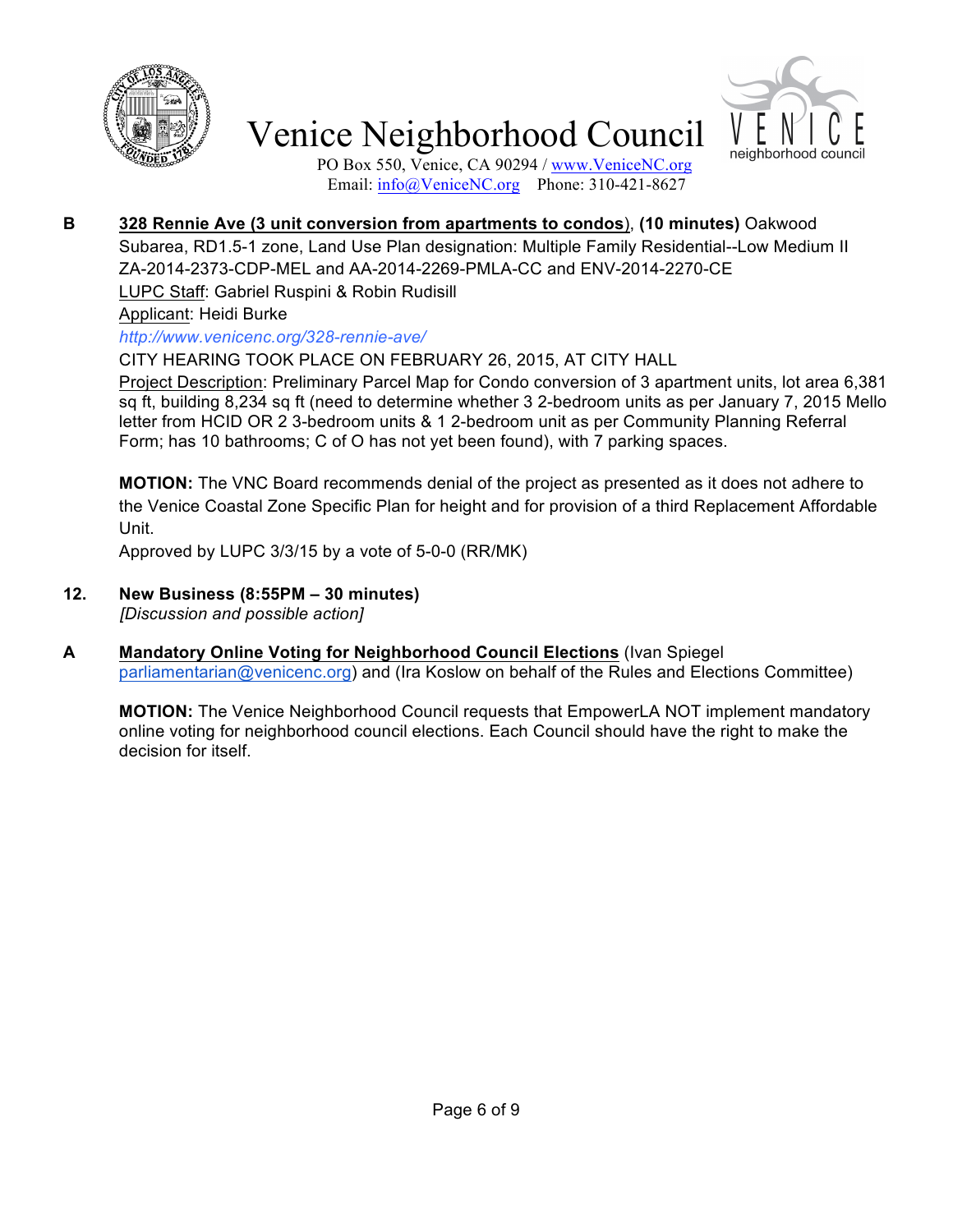



PO Box 550, Venice, CA 90294 / www.VeniceNC.org Email: info@VeniceNC.org Phone: 310-421-8627

#### **B Provide Spontaneous Art Opportunities For Young Children** (Joe Murphy (310-305-1444, joedmur@gmail.com) on behalf of Anutosh Ninad (310-562-9035, ninad@rentart.info) & Christian Bevacqus (310-827-2738, cb@greentreemeditation.com)

**MOTION:** The VNC Board endorses in concept and encourages implementation of the below proposal contained in the *Discussion Forum Committee* **VNC Vision Goals Idea Matrix**:

| Idea                                                                                                                                                                                                                                                                                                                                                                                                                           | <b>Submitted by</b><br>Anutosh Ninad (310-562-9035,<br>ninad@rentart.info) &<br>Christian Bevacqus (310-827-2738,<br>cb@greentreemeditation.com)                                                                                                                                                                                                                                                                                                                                                                                                                                      | <b>Suggested</b><br><b>Implementation Strategy</b>                                                                                                                                                                                                                                                                                                                                                                                                                                                  | <b>Generated while</b><br><b>Brainstorming</b>                                                                                                              |
|--------------------------------------------------------------------------------------------------------------------------------------------------------------------------------------------------------------------------------------------------------------------------------------------------------------------------------------------------------------------------------------------------------------------------------|---------------------------------------------------------------------------------------------------------------------------------------------------------------------------------------------------------------------------------------------------------------------------------------------------------------------------------------------------------------------------------------------------------------------------------------------------------------------------------------------------------------------------------------------------------------------------------------|-----------------------------------------------------------------------------------------------------------------------------------------------------------------------------------------------------------------------------------------------------------------------------------------------------------------------------------------------------------------------------------------------------------------------------------------------------------------------------------------------------|-------------------------------------------------------------------------------------------------------------------------------------------------------------|
| <b>Provide Spontaneous</b><br><b>Art Opportunities</b><br><b>For Young Children</b><br><b>JDM</b> Introduction<br>I recently met Christian<br>Bevacqus (40+ish) &<br>Anutosh Ninad<br>(60+ish) at Abbot's<br><b>Habit where Ninad</b><br>made 'art supplies'<br>(paper, painting colors,<br>pens, etc) available to<br>Christian's two<br>daughters (Satya 2.5 &<br>Uma $4.5$ ) & then<br>simply "allowed kids to<br>be free". | This 2-hour/week 'happening' was<br>clearly successful, both because of<br>the unassuming presence of<br>Ninad's 'art supplies' and his<br>'gentleness' - and also because of<br>Christian's recognition of the value<br>to his kids and his ability to just<br>hang back and 'let it happen'. This<br>environment allowed these two<br>children to enjoy spontaneous<br>creative fun in a safe environment.<br>Ninad teaches kids painting & did<br>so in Japan for 10 years. See his<br>artwork at www.ninadgallery.com &<br>his student's artwork at<br>www.ninadcom.blogspot.com. | Ninad & Christian are seeking<br>space where:<br>young kids can spend 2<br>hours/ week creating art<br>while making 'messes'.<br>parents can mingle, gossip<br>& munch.<br>the kids can post their art<br>so that they can hear all<br>the compliments.<br>Storage of art supplies &<br>cleaning kids & their<br>messes can be<br>accommodated.<br>Board endorsement of this<br>concept will give a boost to<br>Ninad's & Christian's efforts<br>to solicit help, refine, expand<br>& implement it. | Focus on<br><b>Children</b><br><b>Participation</b><br>Walkability<br><b>Diversity</b><br><b>Creativity</b><br><b>Collaboration</b><br><b>Brainstorming</b> |

#### **C Adoption of SMO Ad Hoc Committee Environmental Report** (Abigail Myers abigail.myers@venicenc.org)

**MOTION:** The Board shall officially adopt the Environmental report researched and drafted by the SMO Ad Hoc Committee.

LINK: http://www.venicenc.org/wp-content/uploads/2012/09/SMO-Report-.pdf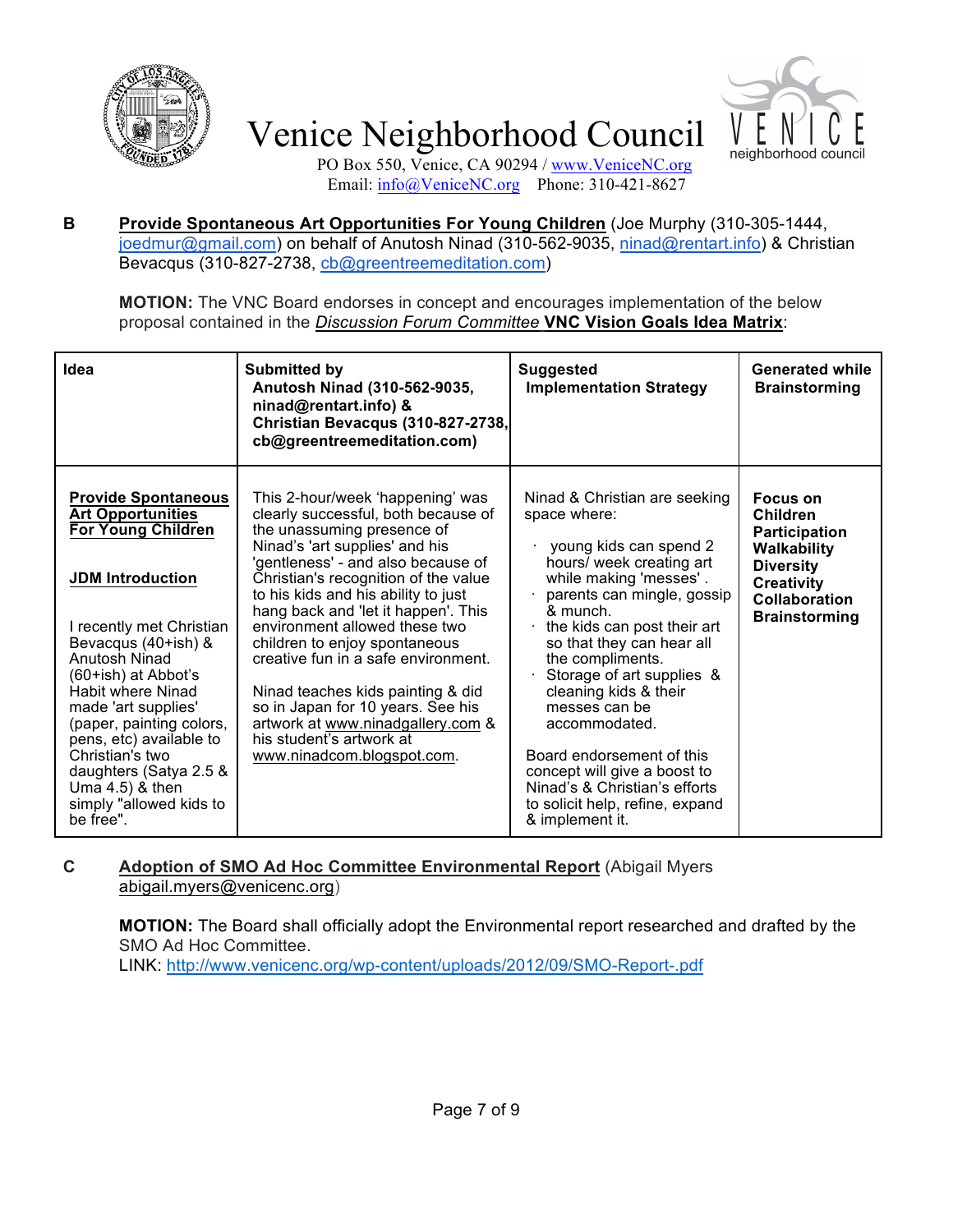



PO Box 550, Venice, CA 90294 / www.VeniceNC.org Email: info@VeniceNC.org Phone: 310-421-8627

#### **D Support of Budget Advocates White Paper (**Ivan Spiegel on behalf of LAANC)

**MOTION:** The VNC Board shall send a letter to the Mayor's Office and the LA City Council supporting the Budget White Paper recently presented by the Neighborhood Council Budget Advocates. The summary of the paper is:

Mayor Eric Garcetti has called for this year's budget to be organized around five over-arching outcomes:

- 1. Make Los Angeles the best-run big city in America
- 2. Promote good jobs for Angelenos all across the city
- 3. Create a more livable and sustainable city
- 4. Ensure our communities are the safest in the nation
- 5. Partner with residents and civic groups to build a greater city

To achieve these goals, the Budget Advocates make several recommendations, including:

- 1. Redefining our City's budget processes, practices, and philosophy.
- 2. Creating 21st century information management systems dedicated to providing integrated and efficient support to stakeholders and facilitating interdepartmental communication.
- 3. Rebuilding and improving Los Angeles's infrastructure to higher standards.
- 4. Streamlining the City's hiring processes to proactively anticipate future needs.
- 5. Implementing a citywide collections system to realize uncollected revenue, develop more income sources, and create the permanent position of Inspector General.

Full White Paper at: http://ncbala.com/wp-content/uploads/2015/03/Budget-Advocates-White-Paper-2015.pdf

#### **E Appoint Board Members to Civic University [EXHIBIT]**

**MOTION:** The VNC Board shall appoint two board members (one male, one female) to the Civic University.

- **13. Treasurers Report (9:40PM - 3 minutes)** (Hugh Harrison on behalf of Budget & Finance Committee, Treasurer@VeniceNC.org) [Discussion and possible action] **[EXHIBIT]**
- **A MOTION:** The Venice Neighborhood Council approves the attached Monthly Expenditure Reports for February 2015.

APPROVED by Budget and Finance Committee 3/2/15 4-0-0